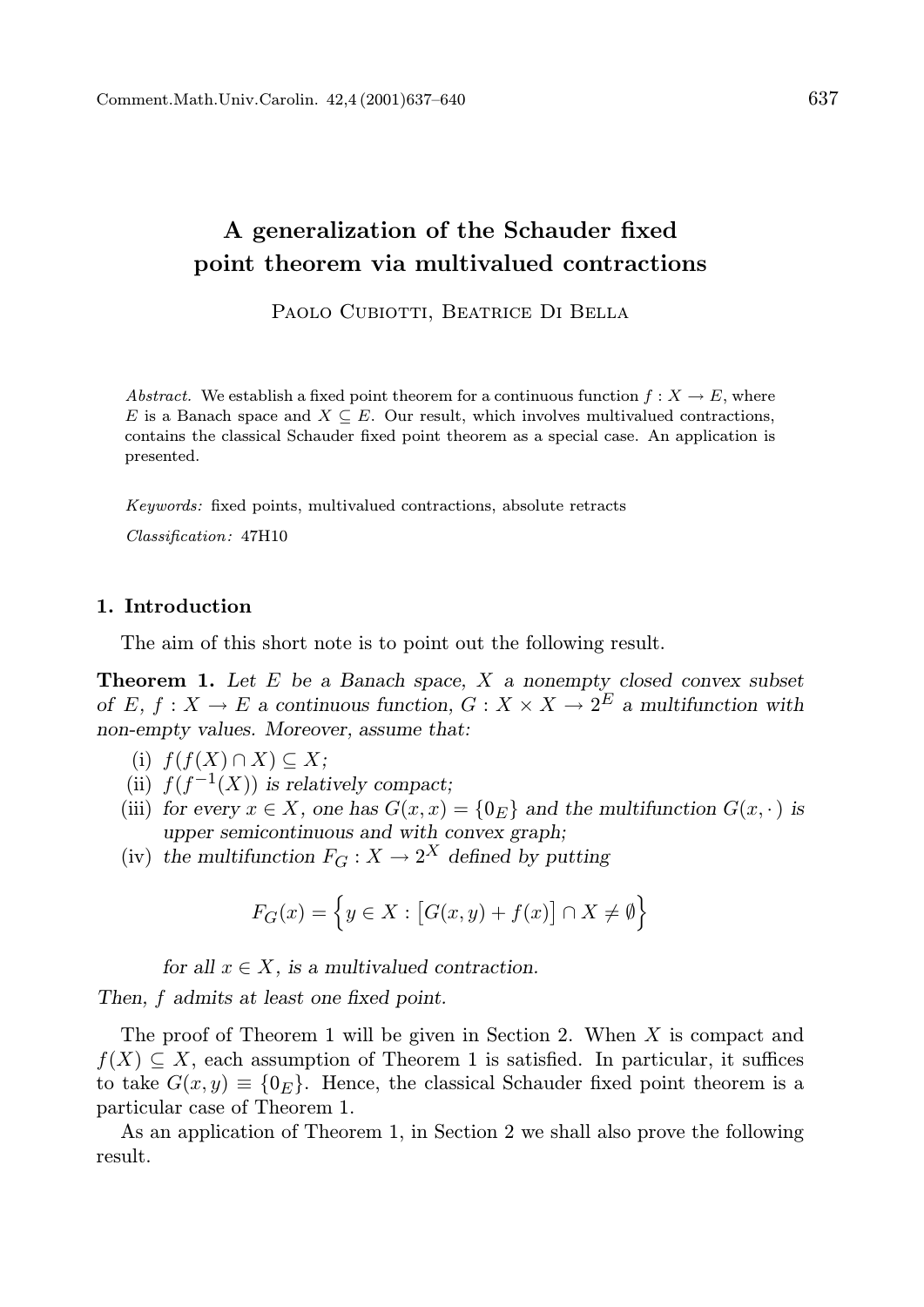**Theorem 2.** Let E be a Banach space, and let  $X = B(x_0, R)$  be the closed ball centered at  $x_0 \in E$  with radius  $R > 0$ . Let  $f : X \to E$  be a continuous function satisfying conditions (i) and (ii) of Theorem 1. Moreover, assume that:

- (iii)′  $\alpha := \sup_{x \in X} ||x f(x)|| < 2R;$
- (iv)' the function  $x \in X \to x f(x)$  is a contraction with constant  $L < \psi(\alpha)$ , where

$$
\psi(t) := \begin{cases} \frac{1}{2} & \text{if } t \in [0, R] \\ 1 - \frac{t}{2R} & \text{if } t \in ]R, 2R[. \end{cases}
$$

Then, f admits at least one fixed point.

## 2. The proofs

This section is devoted to the proofs of Theorems 1 and 2. For the basic facts and definitions about multifunctions, we refer to [1], [4].

PROOF OF THEOREM 1: If we put  $Fix(F_G) := \{x \in X : x \in F_G(x)\}\)$ , by (iii) we have

$$
Fix(F_G) = f^{-1}(X).
$$

On the other hand, for every  $x \in X$  we have

$$
F_G(x) = \Big\{ y \in X : G(x, y) \cap (X - f(x)) \neq \emptyset \Big\}.
$$

Hence, by (iii), it follows that the set  $F_G(x)$  is closed and convex. Consequently, by (iv) and Theorem 1 of [5], the set  $Fix(F_G)$ , endowed with the relative norm topology, is a non-empty absolute extensor for paracompact spaces. Hence, in particular, it is an absolute retract (see [2, p. 92]). On the other hand, (i) is equivalent to the fact that  $f(f^{-1}(X)) \subseteq f^{-1}(X)$ . At this point, our conclusion follows from Theorem 10.8 at page 94 of [2].  $\Box$ 

If A and D are nonempty subsets of the Banach space E and  $x \in E$ , we put

$$
d(x, D) := \inf_{v \in D} ||x - v||, \quad d^*(A, D) := \sup_{u \in A} d(u, D).
$$

Moreover, we denote by  $d_H(A, D)$  the Hausdorff distance between A and D, namely we put

$$
d_H(A, D) := \max \{ d^*(A, D), d^*(D, A) \}.
$$

PROOF OF THEOREM 2: We want to apply Theorem 1 by taking  $G(x, y) = \{y-x\}$ . Of course, condition (iii) of Theorem 1 is satisfied. We now prove that assumption (iv) is also satisfied. To this aim, we first observe that for each  $x \in X$  one has

(1) 
$$
F_G(x) = X \cap B(x - f(x) + x_0, R).
$$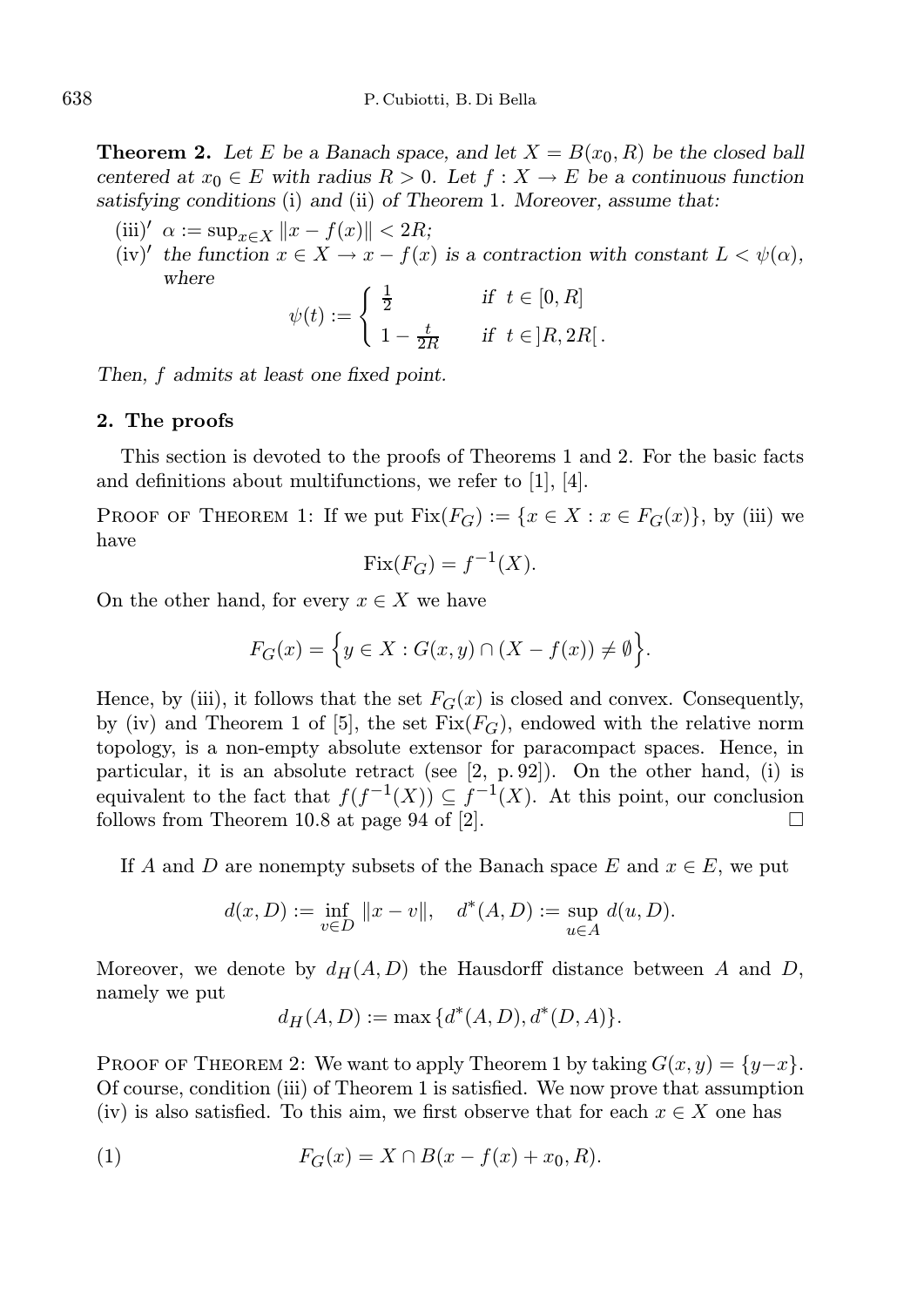Now we claim that, for each  $z \in X$  and each  $v \in E$ , with  $||v|| < 2R$ , one has (2)  $d(z, X \cap B(v + x_0, R)) \leq \psi(||v||)^{-1} d(z, B(v + x_0, R)).$ 

To prove  $(2)$ , fix z and v as above. We distinguish two cases.

(a) 
$$
||v|| \le R
$$
. Since  $x_0 \in X \cap B(v + x_0, R)$ , we have  

$$
d^*(X \cap B(v + x_0, R), E \setminus X) \ge d(x_0, E \setminus X) = R.
$$

Consequently, by Lemma 1 of [3] we have that the inequality

$$
d(z, X \cap B(v + x_0, R)) \le \frac{2R}{\rho} d(z, B(v + x_0, R))
$$

holds for all  $\rho \in ]0, R[$ . Of course, this implies

$$
d(z, X \cap B(v + x_0, R)) \le 2 d(z, B(v + x_0, R)),
$$

as desired.

(b)  $||v|| > R$ . Since

$$
u := x_0 + v \left( 1 - \frac{R}{\|v\|} \right) \in X \cap B(v + x_0, R)
$$

and  $B(u, 2R - ||v||) \subseteq X$ , we get

$$
d^*(X \cap B(v + x_0, R), E \setminus X) \ge d(u, E \setminus X) \ge 2R - ||v||.
$$

Again by Lemma 1 of [3], the inequality

$$
d(z, X \cap B(v + x_0, R)) \le \frac{2R}{\rho} d(z, B(v + x_0, R))
$$

holds for all  $\rho \in ]0, 2R - ||v||[$ . This implies

$$
d(z, X \cap B(v + x_0, R)) \le \frac{2R}{2R - ||v||} d(z, B(v + x_0, R)),
$$

as desired. Hence, (2) holds.

At this point, fix  $x, y \in X$ . By (1) and (2) we have

$$
d^*(F_G(y), F_G(x)) \le \psi(||x - f(x)||)^{-1} d^*(F_G(y), B(x - f(x) + x_0, R))
$$
  
 
$$
\le \psi(||x - f(x)||)^{-1} d_H(B(y - f(y) + x_0, R), B(x - f(x) + x_0, R)).
$$

Since  $\psi$  decreases in [0,  $\alpha$ ], by assumption (iv)' and by the previous inequality we get

$$
d_H(F_G(y), F_G(x)) \le \frac{L}{\psi(\alpha)} \|x - y\|,
$$

hence  $F_G$  is a multivalued contraction. By Theorem 1 our claim follows.  $\hfill \Box$